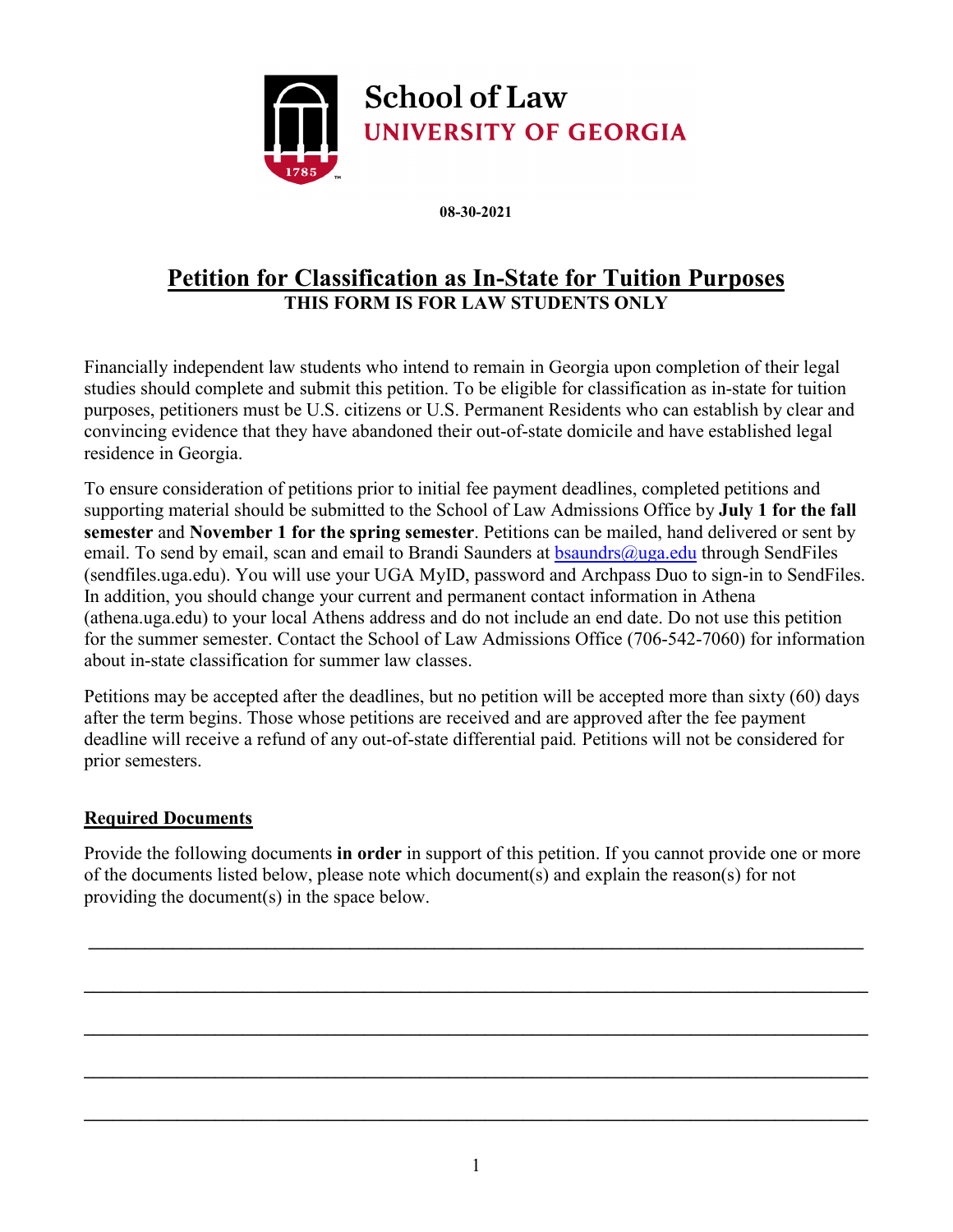- **1)** A statement covering all facts and circumstances that establish your domicile in Georgia. Make sure to include whether you plan to take the Georgia Bar Examination and remain in Georgia after graduation.
- **2)** Complete documentation for all the financial support you list in Section Four a) of this petition. A screen shot of your financial aid award account in Athena is the best way to document loans and scholarships. Instructions for how to capture the correct screenshot can be found at the end of this petition and online at: [www.law.uga.edu/georgia-residency.](http://www.law.uga.edu/georgia-residency)
- **3)** The first page of your Georgia income tax return for the most recent tax year (Form 500). If you have abandoned your out-of-state domicile, **you will use your local Georgia address as your permanent address on your tax form.\***
- **4)** The first page of your federal income tax return for the most recent tax year. If you have abandoned your out-of-state domicile, **you will use your local Georgia address as your permanent address on your tax form.\***
- **5)** Copy of your W2 form(s) for the most recent tax year.**\***
- **6)** Copy of your warranty deed, apartment lease, or other proof of domicile in Georgia for the past 12 months. The first page of an apartment lease (or page documenting the start date and length of the lease) is sufficient.
- **7)** Copy of your Georgia driver's license.
- **8)** If you own a vehicle, provide a copy of your Georgia vehicle registration. If you do not own a vehicle, please include this information in your statement.
- **9)** Voided check or other proof of having established a checking/savings account in Georgia. Accounts established at large nationwide banks are sufficient provided your Georgia address is listed on your checks or bank statement.
- **10)** Update permanent and current address to reflect a Georgia address in [Athena.](https://sis-ssb-prod.uga.edu/PROD/twbkwbis.P_GenMenu?name=homepage)

\*Note: If your spouse contributed to your financial support, please also include his or her information.

#### **Section One – Student Information**

| Name          |                           |                         |        | UGA ID |       |     |
|---------------|---------------------------|-------------------------|--------|--------|-------|-----|
|               | last                      | first                   | middle |        |       |     |
|               | Permanent Georgia Address |                         |        |        |       |     |
|               |                           | Street                  |        | city   | state | zip |
| Date of Birth | dd<br>mm                  | E-mail Address<br>уууу  |        |        |       |     |
| Telephone     |                           |                         |        |        |       |     |
|               | Are you a U.S. citizen?   | $VesC_{\text{No}}^{**}$ |        |        |       |     |

\*\*U.S. Permanent Residents (green card holders) must provide a copy of both sides of your U.S. Permanent Resident Card.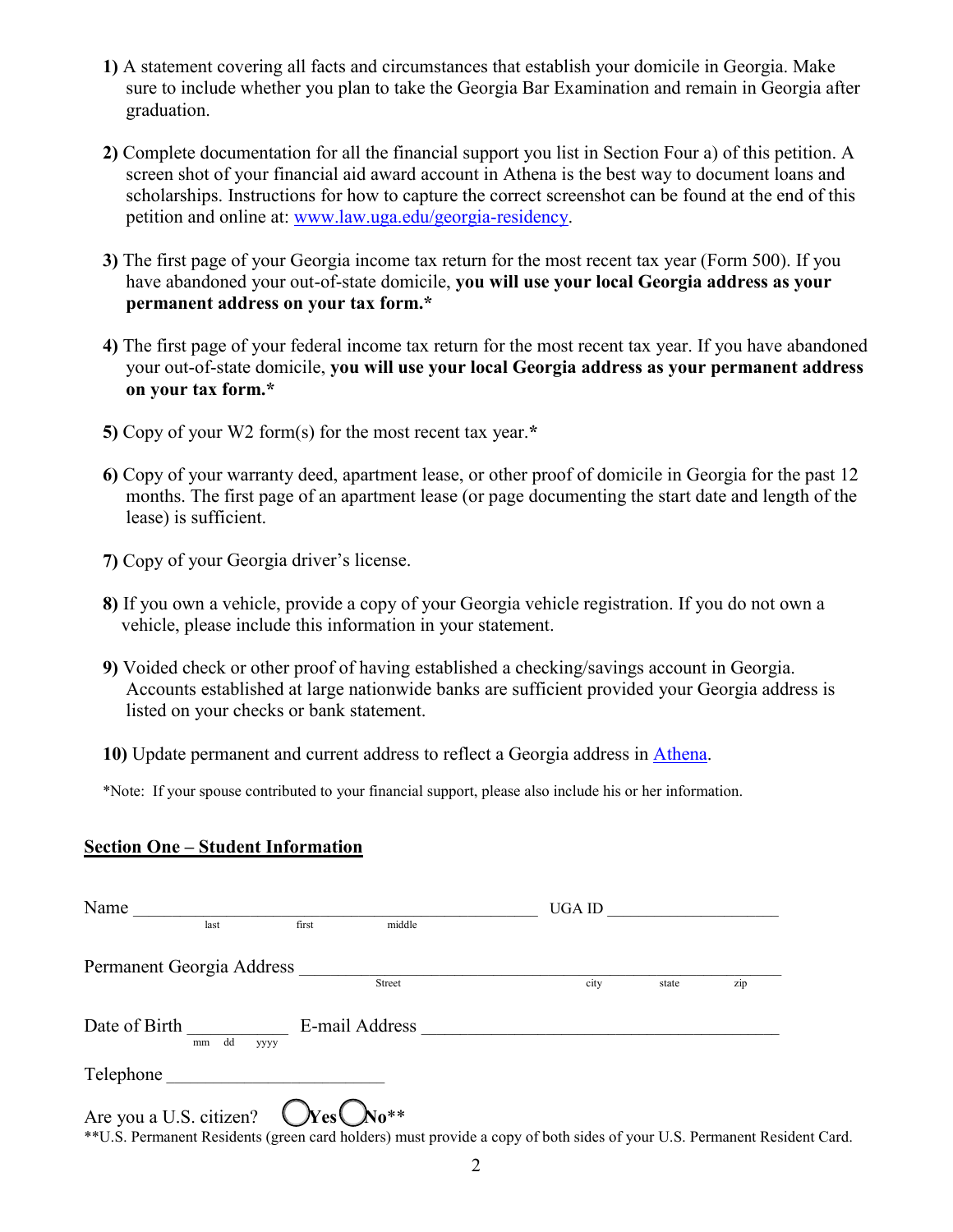# **Section Two – Student's Claim of In-State Status for Tuition Purposes**

I am petitioning for in-state tuition beginning (circle one): **Fall** Spring 20 .

#### **Section Three – Enrollment Status**

First term of enrollment at Georgia Law (circle one): **Fall Spring 20** 20.

## **Section Four – Financial Information**

**a)** Were you claimed as an income tax deduction by anyone for the tax year preceding the term for which you are requesting resident classification?\*  $\binom{ }{\ }$ **Yes**  $\binom{ }{\ }$ **No** 

\*Note: If you answer "yes" to this question, you are not an independent student. The Law School Admissions Office does not have the discretion to grant in-state classification to dependent students and will deny your petition for in-state classification. If denied for this reason, you may appeal the law school's determination. Instructions for your appeal will be included in the letter denying your petition.

**b)** Please note all sources of financial support for the past twelve months (including tuition, fees, and books, if in school during this period). Percentages must total 100%. The cost of attendance allowance for a nonresident law student was \$58,848 for the 2021-2022 academic year. The sum of your financial support should not be more than this unless there are special circumstances, but may it be less. Do not include information about summer loans or scholarships.

| <b>Source</b>        | $\frac{0}{0}$<br><b>SAmount</b> | <b>Source</b>   | $\frac{0}{0}$<br><b>SAmount</b> |
|----------------------|---------------------------------|-----------------|---------------------------------|
| Parents              |                                 | Employment      |                                 |
| Trust funds          |                                 | Spouse          |                                 |
| <b>Student Loans</b> |                                 | Other (specify) |                                 |
| Scholarships         |                                 |                 | $.100\%$                        |

**c)** If you listed a parent or spouse as a source of your financial support, please provide permanent address of same:

\_\_\_\_\_\_\_\_\_\_\_\_\_\_\_\_\_\_\_\_\_\_\_\_\_\_\_\_\_\_\_\_\_\_\_\_\_\_\_\_\_\_\_\_\_\_\_\_\_\_\_\_\_\_\_\_\_\_\_\_\_\_\_\_\_\_\_\_\_\_\_\_\_\_\_\_\_\_

**d)** If you listed employment as a source of your financial support, provide details as shown below.

| <b>Dates</b>  | Location         | Employer | <b>Full/Part-time</b> | hrs/wk |
|---------------|------------------|----------|-----------------------|--------|
| $(from - to)$ | (city and state) |          |                       |        |
| $(from - to)$ | (city and state) |          |                       |        |